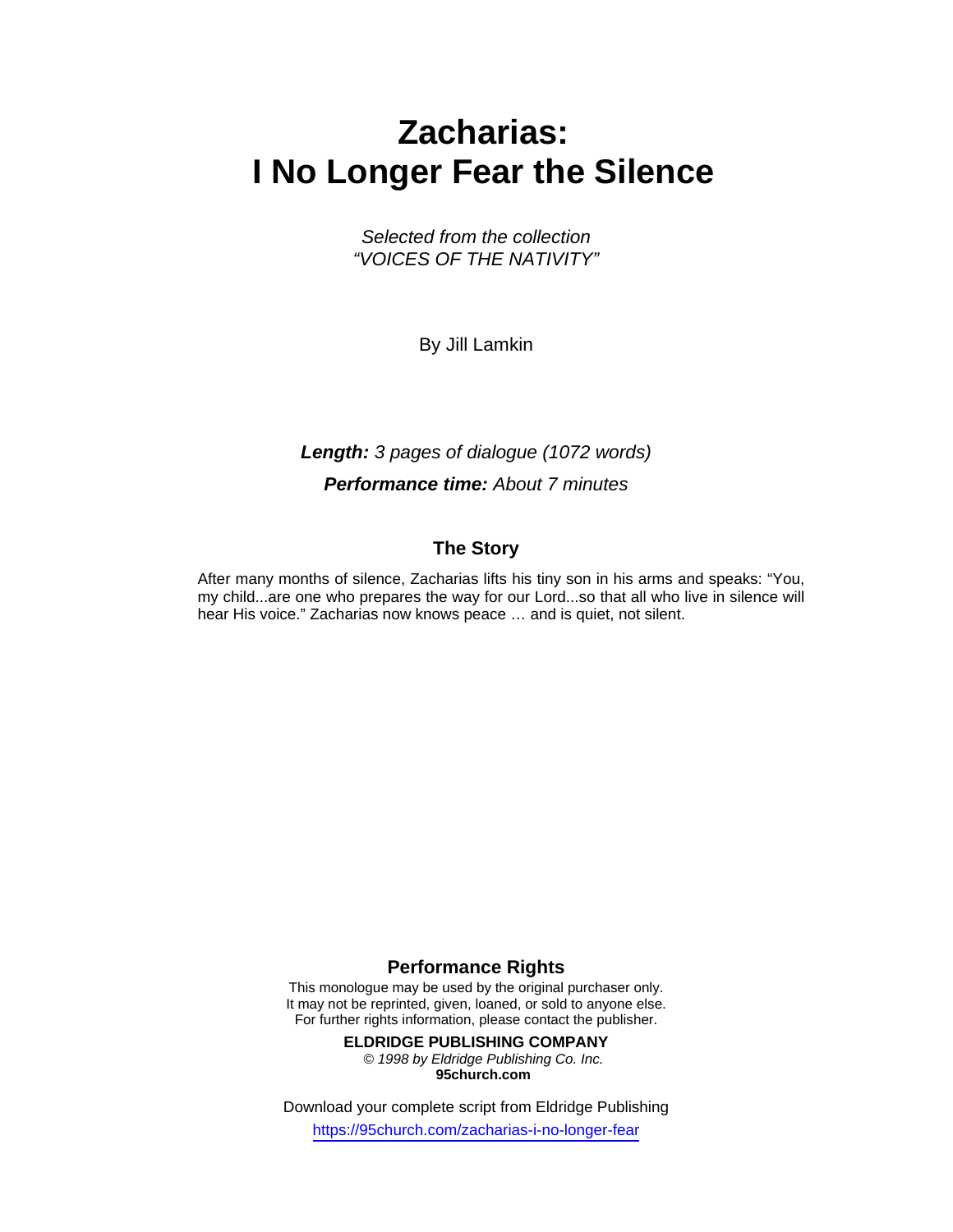## **Zacharias: I No Longer Fear the Silence**

 My own words sound strange to my ears. For almost a year, I have been without a voice. I had more to speak of during those months than ever before, but I was silenced. I pointed, nodded, gestured and wrote. People made whatever sense of me they could. Still, there was no way to express all that had happened. Even now that I have a voice, the words to describe it sometimes escape me. But I will try to find them, because I want you to know...I want you to know of the tender mercy of our God. I want you to know His great faithfulness to me and to my people.

 I had only known His silence. I performed my duties in the temple, but I only heard His silence. I had prayed for our Messiah to come. Again, I heard silence. I had prayed for a child...only silence...and then I saw the angel...and then I heard my own silence...and then *(Slowly nods head.),*  then I understood.

 The silence of my voice made room for the singing of my soul. What couldn't come out, went deep inside. Words of praise found their home in me and whispered to a heart that had long ago covered its ears with doubt. So much happens in silence...so much is prepared...so much is given...so much waits to be revealed. I no longer mistrust the silence. Instead I wait with it...and rest with it. I need it. The silence draws me to the treasure it holds. I imagine silence to be like a dark, still night waiting to be penetrated by song...or a silent sleep waiting to be broken by the hungry cry of an infant. *(Smiles.*) That is something I can imagine very vividly.

 Our son, John, is nine days old today. It was only yesterday that I received my voice back. During Elizabeth's entire pregnancy, I was silent. Even though she understood the reason for it, I sometimes wondered if she felt abandoned by me. When she was sick and exhausted and tearful, I was silent. When she was elated with the wonder of her pregnancy and the anticipation of our son...I was silent. I could weep quiet tears with her. I could smile at her. I could hold her, but I could not speak to her.

*-2-*